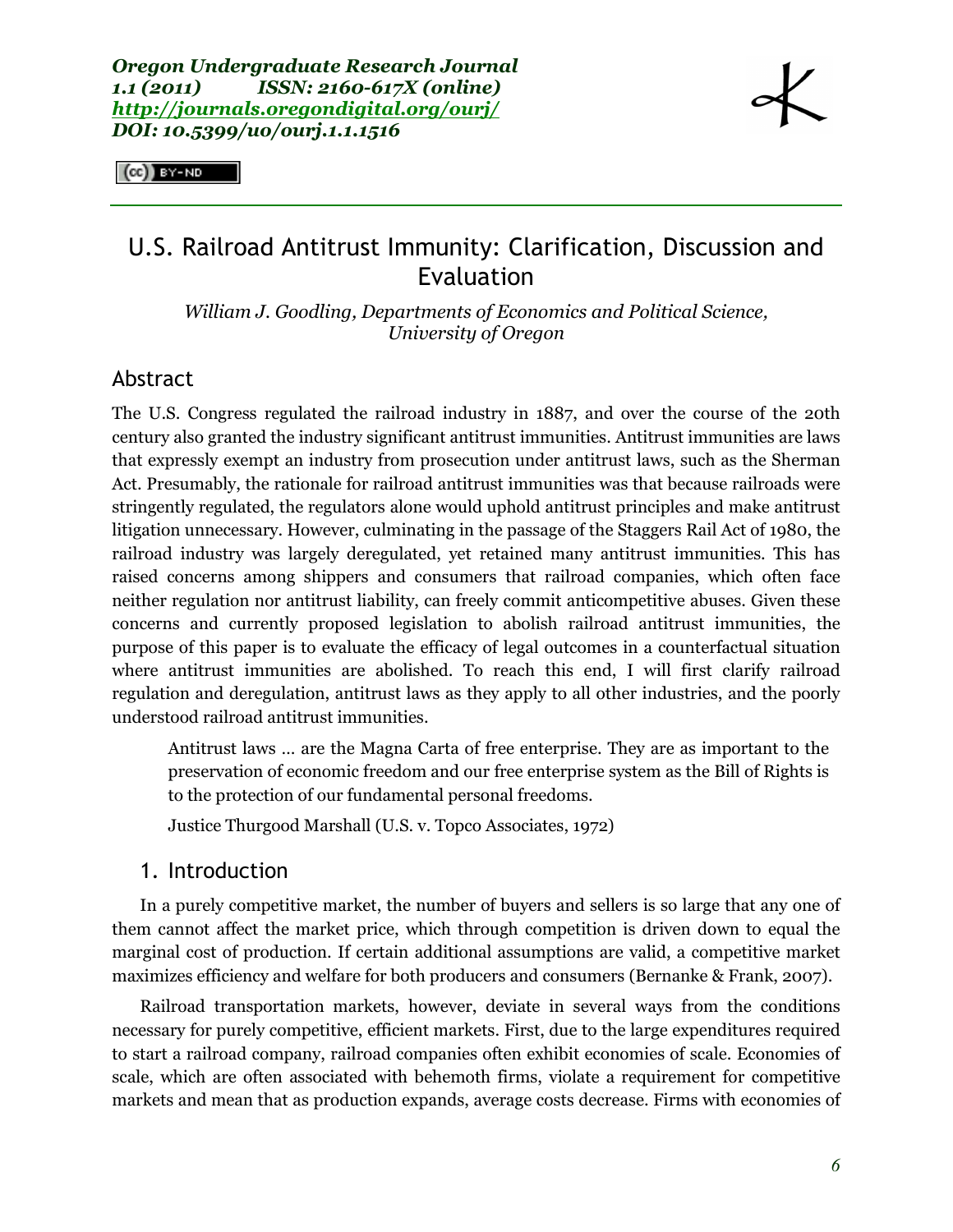scale can drive smaller competitors into bankruptcy by using their low costs to temporarily decrease prices—only to raise them once the competition has been eliminated (a practice known as predatory pricing). Second, in any particular railroad market there is often an insufficient number of competitors for the market price to be driven down to its competitive equilibrium. A railroad market is defined as transporting commodity *X* from discrete locations *A* to *B*. It is usually not in a rail firm's interest to expend a significant outlay to build a rail line directly beside a competitors' rail line, so many railroad markets have a severe dearth of competition often only one firm. Third, in addition to specific railroad markets, the overall railroad industry is exceedingly concentrated with four firms controlling nearly 90% of the freight traffic in the United States (S. Rep. No. 112-38, 2011). When these industry conditions are present, there is not sufficient competition to make the market efficient, and firms possess market power. Market power is the ability to charge prices above marginal costs, and it implies market inefficiency and welfare losses for consumers (Bernanke & Frank, 2007). Market power can be expressed through prices exceeding marginal costs or though other forms of anticompetitive conduct that will be further discussed in this paper.

When market power is present, there are two ways public policy can counteract the harmful consequences for consumers. First, statuary regulation can prescribe what is acceptable, such as direct price regulation. In Section 2, Railroad Regulation, I will discuss in greater detail the history of the statutory regulation of the railroad industry. Second, parties who are harmed by anticompetitive conduct can use the antitrust laws to sue for damages and injunctions in court. The antitrust laws are a collection of statutes that are intended to promote competition and thus reduce prices, and in Section 3, The Antitrust Laws, I will explain how they apply to virtually all industries.

In 1887, Congress created the Interstate Commerce Commission (ICC), a federal agency that, among other things, had the power to directly regulate railroad rates. The ICC's purpose was to stop firms with market power from raising prices above what would have prevailed in a competitive market. Throughout the 20<sup>th</sup> century, the railroad industry also accumulated antitrust immunities, which are laws that exempt an industry from prosecution under the antitrust laws. I will further explicate the railroad antitrust immunities, which have been called the "most convoluted story in American antitrust," (Saggers, 2009) below in Section 4, Railroad Antitrust Immunities.

According to the U.S. Supreme Court, the rationale for railroad antitrust immunities was that the heavy ICC regulation alone would be "an effective safeguard against the evils attending monopoly, at which the [antitrust laws] are directed" (*Mclean Trucking Co. v. U.S.*, 1944). However, culminating in the passage of the Staggers Rail Act of 1980, Congress largely revoked the ICC's regulatory power over railroads and gave railroads more flexibility to set their own rates. Despite undermining the rationale for the immunities' existence by deregulating the industry, Congress retained the antitrust immunities. Without regulation or applicable antitrust laws, shippers and consumers are now concerned that railroad companies can freely exploit their market power to engage in anticompetitive conduct and raise prices above marginal costs.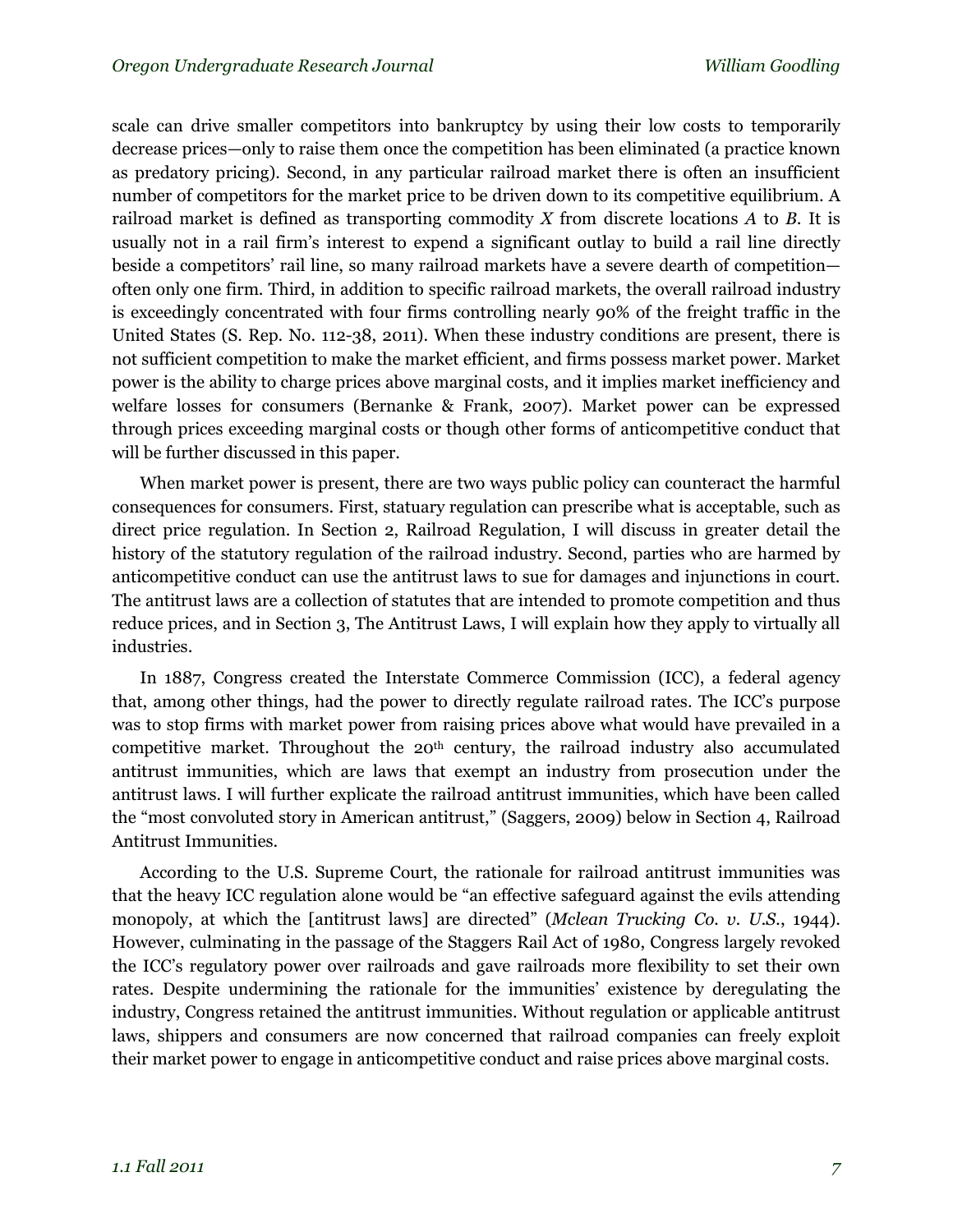Given these concerns, the purpose of this paper is to analyze the legal ramifications of a counterfactual situation in which antitrust immunities are abolished. To that end, I will first clarify railroad regulation and deregulation (Section 2 below), antitrust laws as they apply to other industries (Section 3 below), and the railroad industry's antitrust immunities (Section 4 below). This is an important and timely investigation because several industry developments are consistent with market power abuse, such as significant upward trends in rates and industry profitability since 2001 and several railroad practices that would arguably merit antitrust liability if not for the railroad antitrust exemptions (S. Rep No. 111-9, 2009). These concerns of market power abuse prompted members of the U.S. Congress to propose current legislation, the Railroad Antitrust Enforcement Act of 2011, to abolish all railroad antitrust immunities (S. 49, 2011).

# 2. Railroad Regulation

The first federal regulation of interstate railroads began with the Interstate Commerce Act of 1887, which established the Interstate Commerce Commission (ICC) that regulated railroad mergers, routes, and most important, rates (i.e., prices). Through direct regulation, the ICC attempted to set rates consistent with the public interest, and to curtail rate discrimination based on person, place, or length of haul considerations.

Though the authority was implied by the Interstate Commerce Act of 1887, the Hepburn Act of 1906 explicitly granted the ICC power to set maximum rates, and the Transportation Act of 1920 explicitly empowered the ICC to set minimum rates and to regulate all entry and exit of firms from railroad markets. By 1945, the ICC's regulation was expansive, including rates, line abandonment, service discontinuities, mergers, car flow, and interchange rules (Wilson & Burton, 2003), all of which Viscusi et al. (1998) note was "extensively used" (554). Therefore, in this era, federal regulators closely managed nearly all aspects of the railroad industry and widely used their authority to set maximum rates to counteract market power abuse, such as rates exceeding marginal costs. With such dominant regulation, antitrust laws were considered duplicative and unnecessary, so the railroad companies were exempted.

In the 1970s, the rise of competing alternative modes of transportation (truck and barge) and the inflexibility of ICC regulations – which constrained railroads from adequately adapting to the changing market conditions – lead to problems in the railroad industry. Railroad companies had deteriorating tracks, low productivity, poor financial performance, and many went bankrupt. In an attempt to revitalize the industry, Congress deregulated the railroad companies under the Rail Revitalization and Regulatory Reform Act of 1976 (4-R Act) and most importantly under the Staggers Rail Act (1980).

The 4-R Act established a "zone of reasonableness" within which railroads could freely set their rates, created easier procedures for abandoning routes, and eased merger restrictions. However, if the ICC found a firm to be "market dominant" (defined as controlling 70% of all traffic in a rail market or having revenue-to-variable cost ratio exceeding 1.8), then the ICC gained jurisdiction to conduct a rate reasonableness inquiry. If the rate was found unreasonable, the ICC prescribed rate regulation (Wilson, 1996). However, Winston, Corsi, Grimm and Evans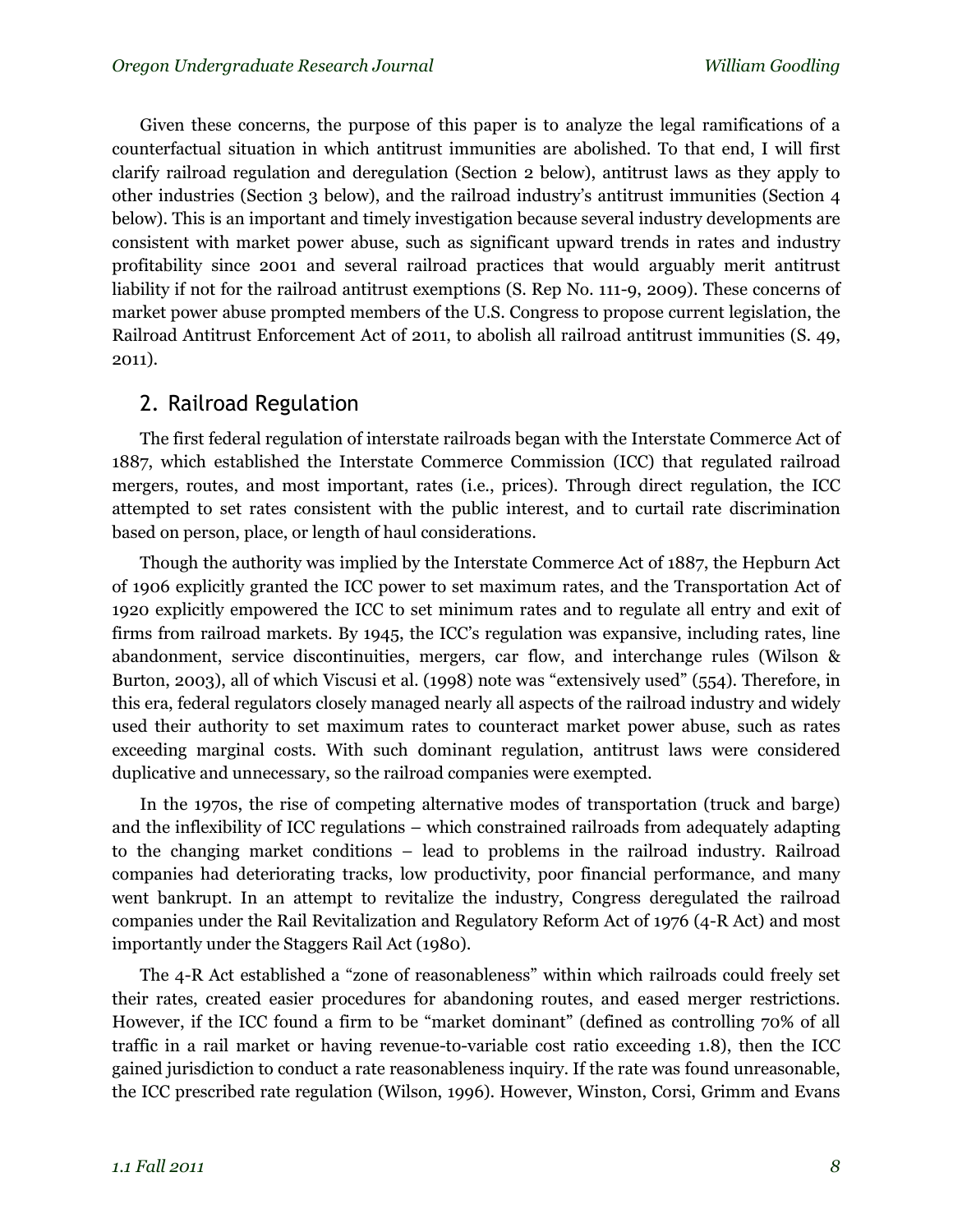(1990) demonstrated that under the ICC's narrow application of the 4-R Act in the late 1970s, the legislation did not cause a significant change in the railroad regulatory regime, meaning the ICC still had overwhelmingly regulatory control of the railroad industry.

The Staggers Rail Act of 1980 most significantly deregulated the railroad industry. The preamble of the Staggers Rail Act states that it is the policy of the United States Government to "allow, to the maximum extent possible, competition and the demand for services to establish reasonable rates for transportation by rail" (49 USC §10101). Unless the ICC found a railroad to be "market dominant" and then found its rates unreasonable, railroads gained freedom to set their own rates. The Staggers Act also eased merger guidelines, facilitated abandonment of unprofitable segments of network as well as entry into new markets, and encouraged private, confidential contracts in rate setting. Essentially, for the first time since 1887, railroad companies gained the freedom to set their own rates. Coupled with a dearth of competition or the presence of economies of scale or both, this was an invitation for the railroad companies to use their market power to raise rates beyond marginal costs and therefore reduce consumer welfare.

The passage of the ICC Termination Act of 1995 replaced the ICC with a much smaller federal agency, the Surface Transportation Board (STB). The STB has jurisdiction to (1) adjudicate rate reasonableness cases brought by shippers against railroads, (2) prescribe new regulations, and (3) approve rail transactions, such as line sales, line construction, line abandonment, and mergers (Government Accountability Office [GAO], 2006). The STB does not directly regulate rates, so the only venue for regulatory relief from market power abuse is STB rate reasonableness adjudications. However, there is wide concern that the proceedings are "largely inaccessible," "expensive, time consuming, and complex" and may be financially prohibitive (GAO, 2006). Johnstone (2009) and Pittman (2010a) argue that the complexity, expense, and likelihood of failure in these proceedings have rendered them useless for most shippers. Indeed, on average it costs \$3.3 million over three years to litigate a rate reasonableness case (GAO, 2006), a price that is prohibitive for all but the biggest shippers.

In sum, the railroad industry transitioned from being heavily regulated in the first half of the 20th century to being significantly deregulated by 1980 and onwards. The ICC's forceful direct regulation once was a justification for antitrust immunities, but today the STB's ineffectual venue of rate reasonableness adjudication rarely constrains railroad company's pricing decisions. Coupled with antitrust immunities, this implies that railroad companies can exploit their market power to raise prices and engage in anticompetitive conduct.

# 3. The Antitrust Laws

#### 3.1. Statutory Fundamentals

The first major antitrust law was the Sherman Act of 1890, which has two foundational prohibitions:

Section 1: "every contract, combination … or conspiracy in restraint of trade …[is] illegal."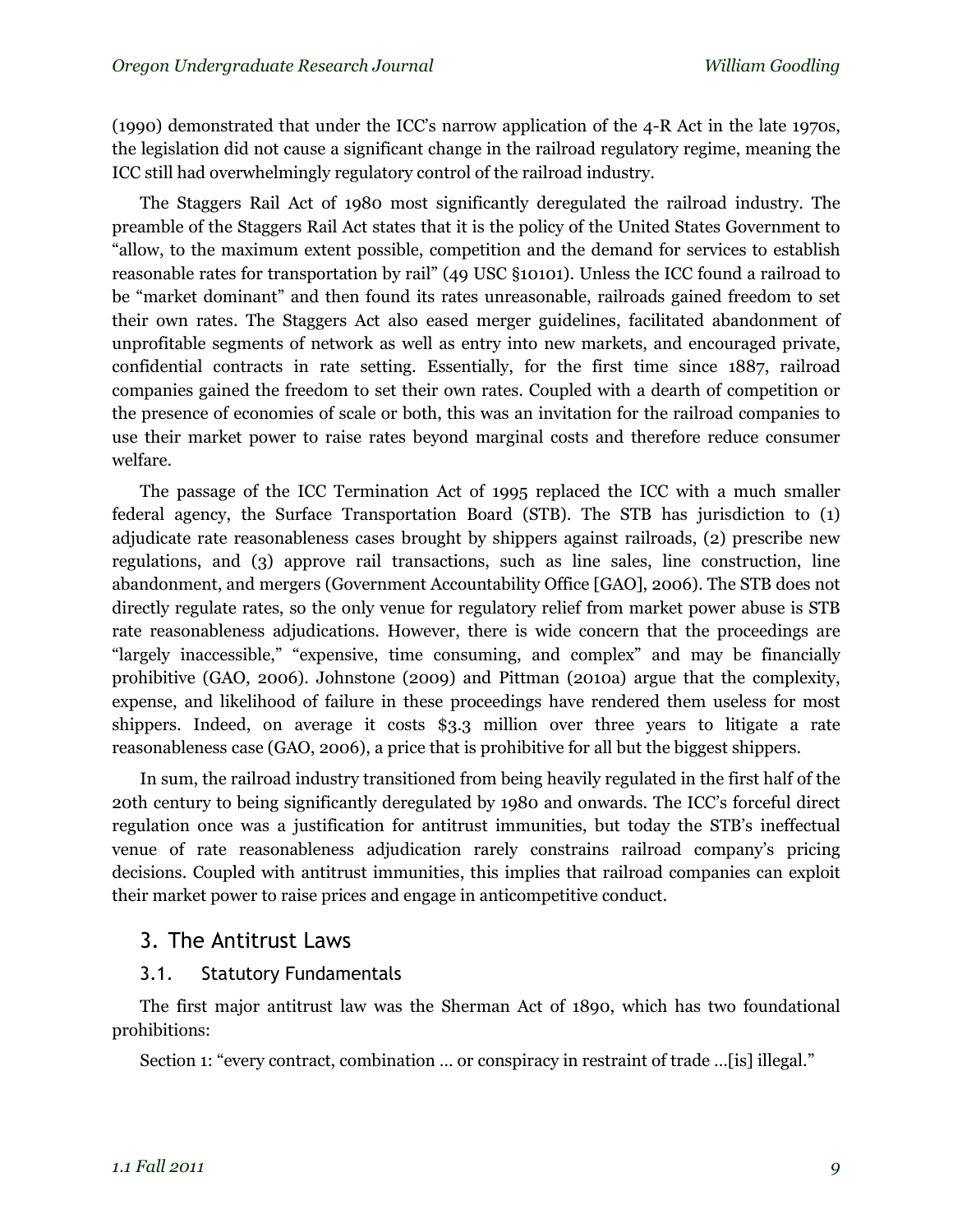Section 2: "every person who shall monopolize, or attempt to monopolize, or … conspire with any other person ... to monopolize ... shall be guilty of a misdemeanor."

Section 1 governs mutual conduct, especially acts that coordinate sellers by the use of formal agreements. Mutual seller conduct, such as agreements to fix prices, is an expression of market power antithetical to competitive markets; instead of competing to lower prices, firms are conspiring to jointly raise prices. Likewise, monopolization is repugnant to competitive markets because monopolization is the process of forcing out competitors through illicit means, such as using economies of scale to engage in predatory pricing or undergoing mergers designed to reduce competition.

In 1914, the Federal Trade Commission Act (FTC Act) established the Federal Trade Commission (FTC), an agency designed to perform both investigatory and adjudicative functions. Section 5 of FTC Act created a foundational antitrust law, stating that "unfair methods of competition … and unfair or deceptive acts" are illegal. The FTC has the power to determine what is "unfair" and issue cease and desist orders, which are binding in 60 days unless appealed in court. Only the FTC can bring cases under the FTC Act, and it can only apply civil penalties. However, this law is subject to a railroad antitrust exemption that is further discussed in Section 4: in the railroad industry, only the STB can enforce the FTC Act, not the FTC (15 USC §21[a]).

Perhaps in an attempt to define the vagueness of the Sherman Act, the Clayton Act (1914) explicitly prohibits four forms of conduct that were arguably implied by Section 1 of the Sherman Act's prohibition on "restraint of trade." The four forms of conduct prohibited by the Clayton Act are:

Section 2: price discrimination

- Section 3: exclusionary practices (i.e., excluding a competitor by making it a condition of a purchase that the customer cannot later buy from a competitor)
- Section 7: mergers "where the effect may be substantially to lessen competition, or to tend to create a monopoly"

Section 8: interlocking directorates

The Clayton Act also increased the available damages for violations of either the Sherman Act or the Clayton Act to treble damages (damages triple what makes the harmed party "whole") and allowed for injunctions to prohibit specific conduct.

3.2. Judicial Interpretation

Based on these broad phrases and prohibitions, antitrust law in the U.S. is created through a common law process of precedents from courts and enforcement agencies to determine what practices are illegal in what situations. While private parties can sue under the Sherman Act and the Clayton Act, the main burden of enforcement falls on two government agencies: civil and criminal actions via the U.S. Department of Justice Antitrust Division, and exclusively civil actions via the Federal Trade Commission (Caves, 1994). Due to the nonspecific nature of the statutes, enforcement has gone through periods of high scrutiny to lax scrutiny. Below is a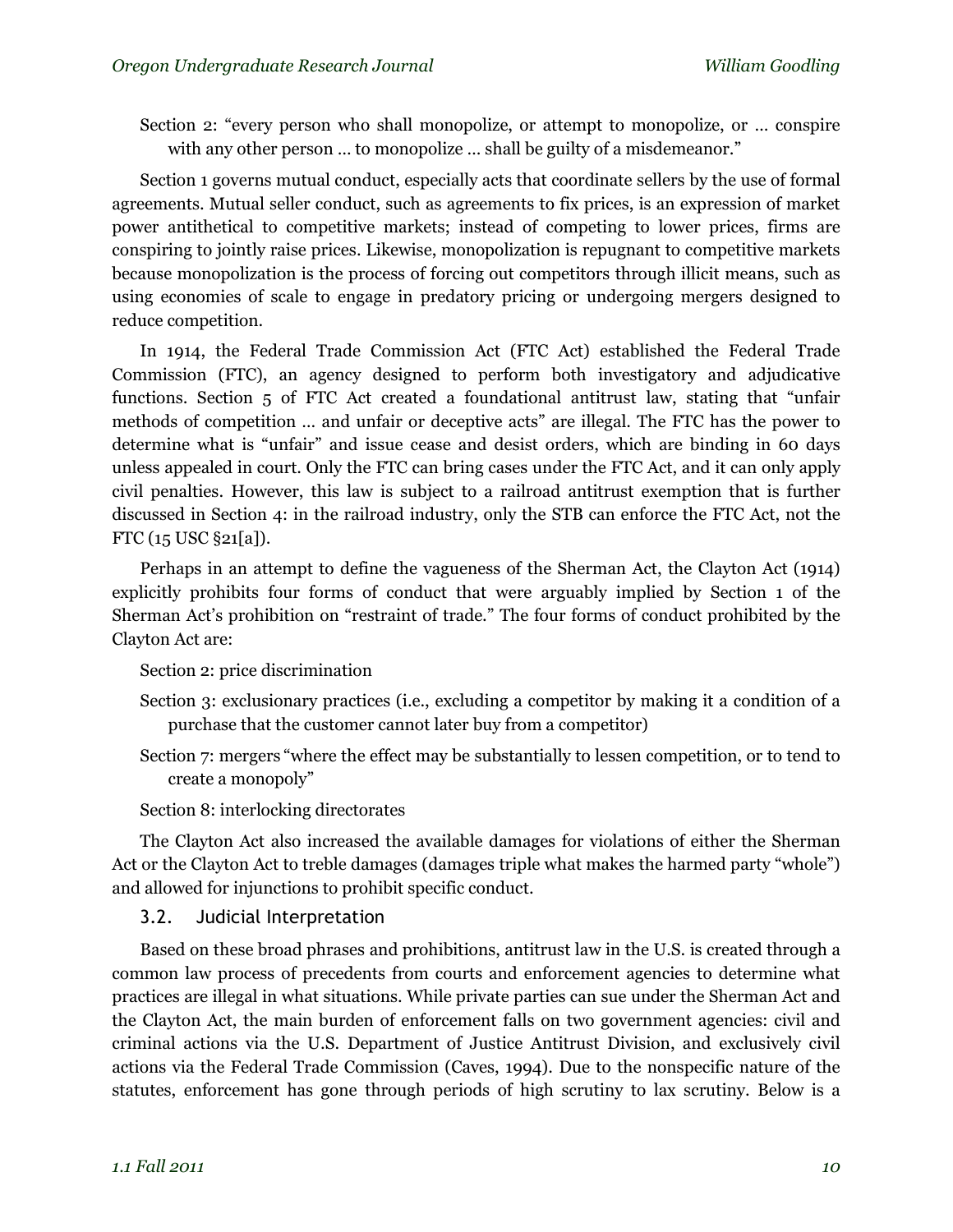survey of the law of (A) monopolization, (B) conspiracies in restraint of trade, such as pricefixing, and (C) select issues in exclusionary conduct.

#### A. Monopolization (Section 2 of the Sherman Act)

As Viscusi et al. (1998) notes, Section 2 of the Sherman Act has been the most difficult antitrust law for courts to interpret, because the Sherman Act prohibits the process of monopolization but not necessarily the market position of being a monopolist. The market position of being a monopolist is traditionally defined as having a large market share, such as producing 60% of a particular good. Courts must balance the tension between discouraging anticompetitive monopolization without discouraging superior performance and efficiency that may lead to a monopoly.

In 1911, the Supreme Court had its first major test of how it would interpret Section 2 of the Sherman Act. Standard Oil Company and American Tobacco Company both controlled around 90% of their markets, and both firms used a wide range of aggressive conduct towards their rivals. For example, Standard Oil was accused of engaging in predatory pricing to drive competitors out of business by buying pipelines to foreclose crude oil supplies to rivals, securing discriminatory rail freight rates, and conducting business espionage. In *U.S. v. Standard Oil Co.* (1911) and in *U.S. v. American Tobacco Co*. (1911), the Court found both firms guilty under Section 1 and Section 2 of the Sherman Act and ordered their dissolution into several independent firms.

The most important consequence of these cases was the doctrine that the Court established to interpret the Sherman Act. The Court reasoned that the plain text of the Sherman Act was too extreme to be enforceable, and decided that not "every" restraint of trade or attempt to monopolize is illegal, but only those that are "unreasonable" or "injurious" (*U.S. v. American Tobacco Co.*, 1911). For adjudicating Sherman Act cases, determining what is a reasonable or injurious restraint of trade is known as the Rule of Reason doctrine. In *State Oil Co. v Kahn et al.* (1997), the Court summarized the Rule of Reason:

… [Sherman Act] claims are analyzed under a 'Rule of Reason,' according to which the finder of fact must decide whether the questioned practice imposes an unreasonable restraint on competition, taking into account a variety of factors, including specific information about the relevant business, its condition before and after the restraint was imposed, and the restraint's history, nature, and effect.

In *U.S. v. American Tobacco Co.* (1911) and *U.S. v. Standard Oil Co.* (1911), the Court ruled that the companies' use of their large market share to engage in coercive actions against their rivals was unreasonable and therefore illegal, but also emphasized that high seller concentration alone need not necessarily be unreasonable.

In this era of monopolization jurisprudence, Sherman Act Section 2 violations were difficult to prove, prompting one commentator to call the law a "dead letter" (Gellhorn & Kovacic, 1994). For example, although U.S. Steel Corporation held 60% of the nation's iron and steel capacity, in *U.S. v. U.S. Steel Corp*. (1920) the Court ruled that its acquisitions of competing companies were not an illegal attempt to monopolize. The Court's reasoning was that "the law does not make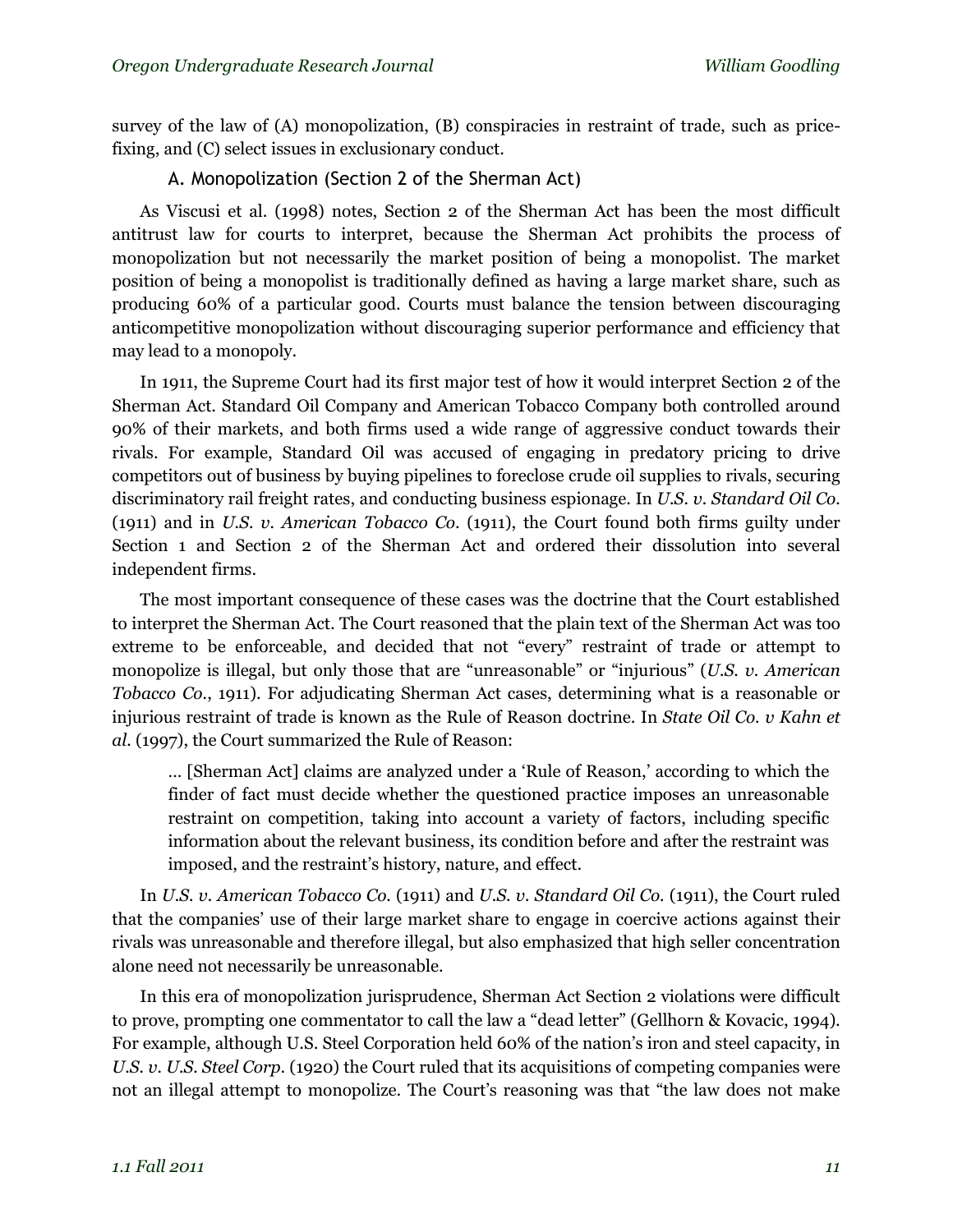mere size an offense," meaning that they interpreted Section 2 to not prohibit the market structure of monopoly, but only to prohibit the conduct of unreasonable monopolization.

The ruling in *U.S. v. Aluminum Co. of America (U.S. v. Alcoa)* (1945) effectively ended the previous Sherman Act Section 2 doctrine. Alcoa controlled 90% of U.S. aluminum production, and even without engaging in overtly unreasonable anticompetitive conduct, its size alone constituted a violation of Section 2 of the Sherman Act. Despite that Section 2 prohibits monopolizing but not monopolies, the Court argued, "A firm can gain and protect a monopoly position in ways more subtle than taking the bloody axe to its competitors." They reasoned that Alcoa engaged in practices that were not overtly predatory, but still effectively resulted in monopolization of the market, such as building capacity ahead of demand to foreclose potential rivals. This ruling suggested that all companies with substantial market share were suspect, and perhaps presumably liable, for monopolizing under Section 2 of the Sherman Act.

Since the early 1970s, the courts have retreated from the encompassing approach of *U.S. v. Alcoa* (1945). In addition to a large market share, the courts are increasingly requiring that the conduct itself be an overt attempt to monopolize. Two major types of conduct that are potentially illegal monopolization are predatory pricing and refusal-to-deal.

Predatory pricing occurs when a firm, supported by economies of scale and a large market share, charges a price below marginal cost to force out competitors. This is illegal monopolization because the only possible benefit of charging a price where the firm is losing money is to bankrupt a competitor so as to later gain a monopoly position and then excessively raise prices. Refusal-to-deal monopolization occurs when a business reduces competition by refusing to sell to another business for the purpose of rending them inoperable. Refusal-to-deal monopolization occurs if the plaintiff can prove:

- 1. The monopolist's control of an essential facility (or product)
- 2. A competitor's inability to reasonably duplicate the essential facility (or product)
- 3. The monopolist's denial of use of the facility (or product) to a competitor
- 4. The monopolist's feasibility of providing the facility (or product) (Gellhorn & Kovacic, 1994).

This is known as the essential facility doctrine, and it is intended to stop monopolists from exploiting their control of a resource to obstruct competition—such as a railroad firm owning the only track in a rail market and not letting others pay to use it. There is a fifth overriding, caseby-case consideration in all Rule of Reason analyses: whether or not the defendant advanced a reasonable business justification for denying access. If the defendant did advance a reasonable business justification for denying access, then they are not guilty of monopolizing under Section 2 of the Sherman Act.

In sum, monopolization jurisprudence is continually evolving. During the *U.S. v. Alcoa*  (1945) era, having a dominant market share (as the four major railroad companies currently do) was sufficient for violation of Section 2 of Sherman Act. More recently, however, merely having a dominant market share is not enough to constitute monopolizing; the firm must also engage in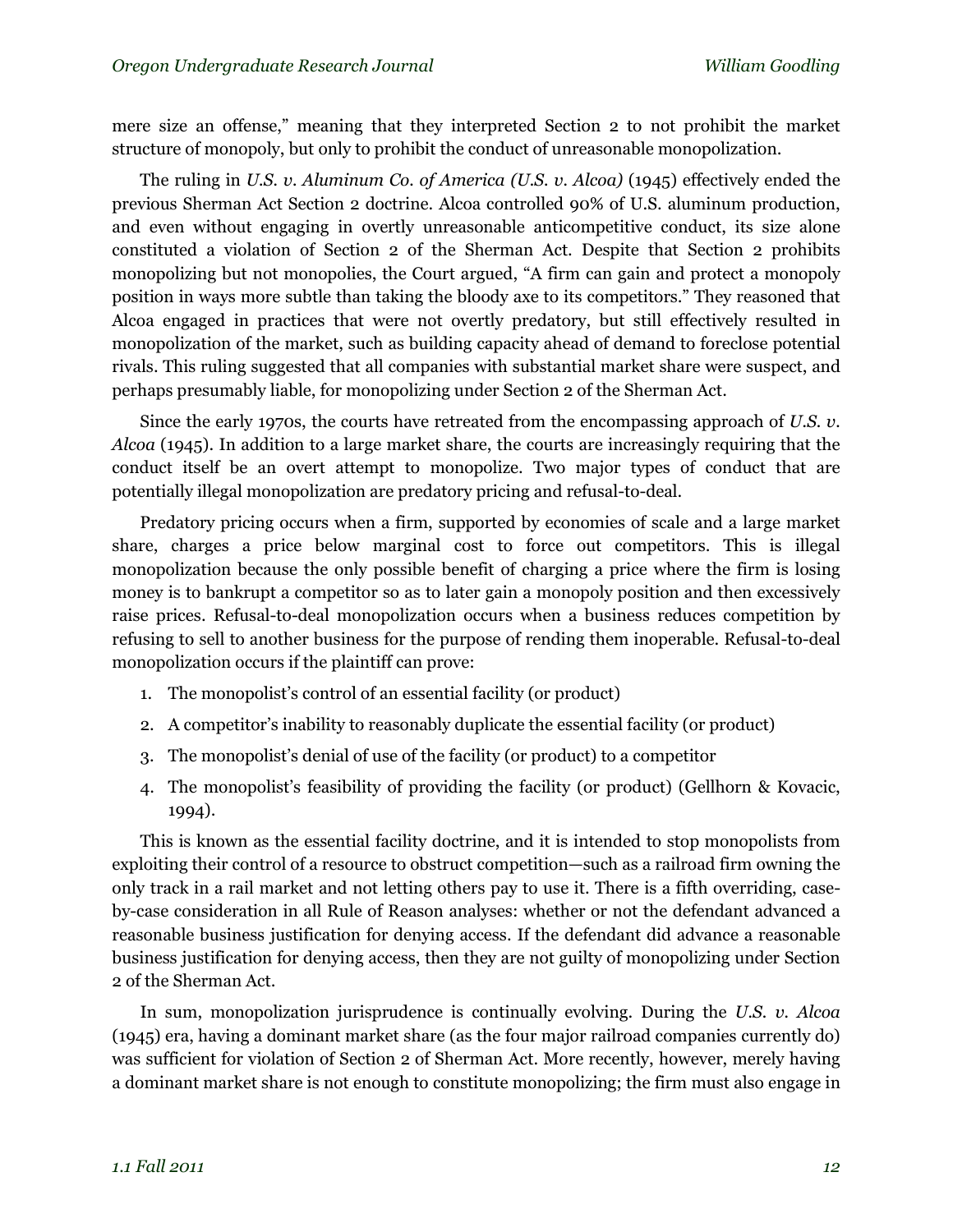specific conduct deemed an injurious attempt to monopolize, such as predatory pricing or refusal-to-deal conduct.

B. Conspiracies in Restraint of Trade (Section 1 of the Sherman Act)

Unlike the ebbing judicial interpretation of Section 2 of the Sherman Act, interpretation of Sherman Act Section 1 prohibition on conspiracies (agreements among would-be competitors) to restrain trade has been "the most unambiguous antitrust rule of law" (Viscusi et al., 1998). Per se illegal restraints of trade include:

- 1. Agreements to fix or maintain prices (U.S. v. Trenton Potteries Co., 1927; U.S. v. Socony-Vacuum Oil Co., 1940)
- 2. Agreements to limit output or productive capacity (U.S. v. Trenton Potteries Co., 1927; U.S. v. Socony-Vacuum Oil Co., 1940)
- 3. Agreements to share or divide markets (U.S. v. Topco Associates, Inc., 1972)

A per se violation of Section 1 of the Sherman Act means that it is automatically condemned as illegal, and is not subject to Rule of Reason deliberations about whether the act amounted to an unreasonable restraint of trade. These forms of conduct are so unambiguously adverse to competition and consumer welfare that courts automatically rule them illegal restraints of trade.

## C. Exclusionary Conduct (Section 3 of the Clayton Act)

Section 3 of the Clayton Act makes exclusionary conduct illegal. Exclusionary conduct occurs when a company requires buyers of its goods to refrain from purchasing goods from its rivals. Types of exclusionary conduct include tying agreements and exclusive-dealing arrangements.

Tying agreements occur when a company gives a buyer access to one of its goods only if the buyer takes others as well. The courts have enforced violations of tying agreements very strictly (Caves, 1994). To prove a tying agreement is illegal, the plaintiff must prove:

- 1. There are two distinct products
- 2. The seller has required the buyer to purchase the tied product in order to obtain the tying product
- 3. The seller has market power in the market for the tying product
- 4. The tying arrangement affects a substantial amount of commerce in the market for the tied product (*Grappone, Inc. v. Subaru of New England, Inc.*, 1988).

For example, in *Northern Pacific Railroad Co. v. United States* (1958) the Court found Northern Pacific Railroad guilty of a tying agreement because its sale of land adjacent to its rail lines required the purchasers to ship commodities only via their company.

Exclusive-dealing arrangements occur when a seller gives the buyer access to its goods only if the buyer agrees to not buy goods from any of the seller's rivals. The courts have enforced violations of exclusive-dealing arrangements if dominant sellers use it to place newcomer sellers at a disadvantage (Caves, 1994), and in general, the Courts have treated them harshly (Viscusi et al., 1998). To evaluate the reasonableness of exclusive dealing, courts usually consider three factors: (1) the extent of market foreclosure, (2) the duration of the exclusive dealing, with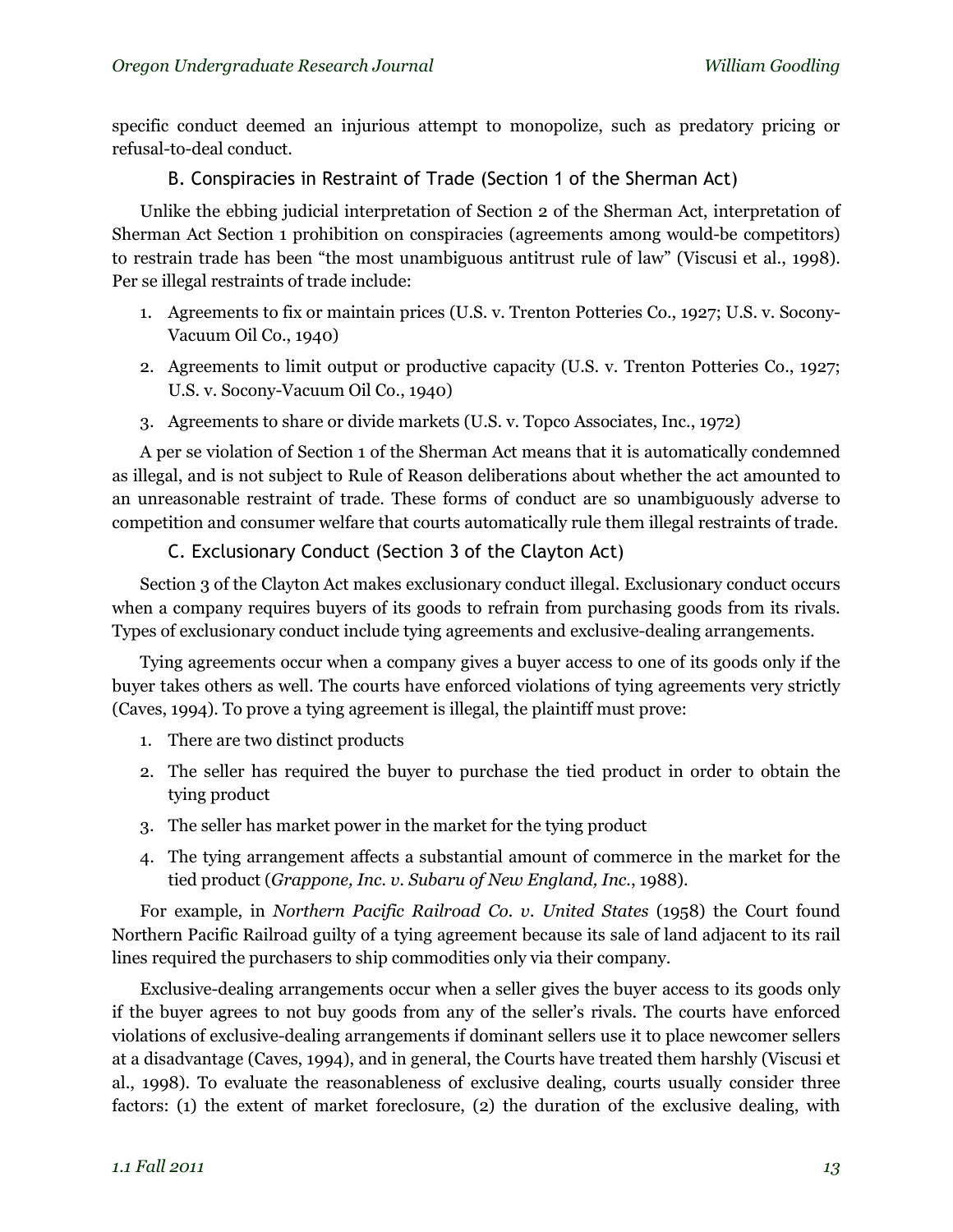agreements less than one year "presumptively lawful" (*Roland Machinery Co. v. Dresser Industry*, 1984), and (3) the height of entry barriers (Gellhorn & Kovacic, 1994). If entry barriers to the market are small, the exclusive-dealing arrangement is likely to be legal; if entry barriers are significant (such as the large expenditures required to start a railroad), exclusive-dealing arrangements are likely to be found illegal.

# 4. Railroad Antitrust Immunity

The railroad industry was exempted from antitrust laws in an era of direct railroad regulation under the rationale that the regulators alone would promote competition and avoid market power abuse. The antitrust exemptions for the railroad industry are disparate and complex, but nevertheless the exemptions are all in the United States Code and case law. Railroad antitrust exemptions apply only if the Surface Transportation Board (STB) regulates the firm or if the STB approves the action.

## 4.1. Transactional Immunity

The Transportation Act of 1920 gave the STB exclusive purview over specified railroad transactions, and states that if a transaction is approved by the STB, it is exempt from antitrust laws (49 USC §11321[a]). Transactions that can be "approved or exempted" by the STB include mergers, acquisitions, leases, trackage rights (the right to use but not own rail lines), and joint ownership of rail lines (49 USC § 11323). Therefore, among other transactions, if a merger is approved by the STB, it is expressly exempt from challenge under Section 7 of the Clayton Act. This is a powerful immunity because it has permitted the industry to become extremely concentrated without allowing the Department of Justice to sue for antitrust violations. With four large railroads currently controlling 90% of the railroad market (S. Rep. No. 112-38, 2011), this immunity almost surely has shielded otherwise illegal mergers that "tend to create a monopoly" (Clayton Act).

## 4.2. Rate Agreements

Enacted by the Reed-Bulwinkle Act of 1948, railroad rate agreements can be exempted from antitrust laws with approval by the STB (49 USC §10706[a][2][A]). If this exemption did not exist, the conduct would likely be a per se illegal violation of Section 1 of the Sherman Act, which prohibits conspiracies in restraint of trade, such as price fixing. Nevertheless, the antitrust exemption permits firms to coordinate their actions. When firms are permitted to coordinate their actions, they have an incentive to mutually raise prices.

## 4.3. Rate Bureaus

The Reed-Bulwinkle Act of 1948 also allowed the creation of 'rate bureaus.' Rate bureaus are organizations of railroad firms where the companies discuss rates jointly. While rate bureaus are still legal (49 USC §10706[a][2][A]), their activities have been restricted to ameliorate the potential for anticompetitive collusion. Currently under 49 USC §10706(a)(3)(A), once the STB approves a rate, a member in that bureau cannot participate in discussions concerning another firm's rates. Rail firms are also prohibited from discussing rates that another firm proposes for interline services "unless that carrier practicably participates in the movement" (49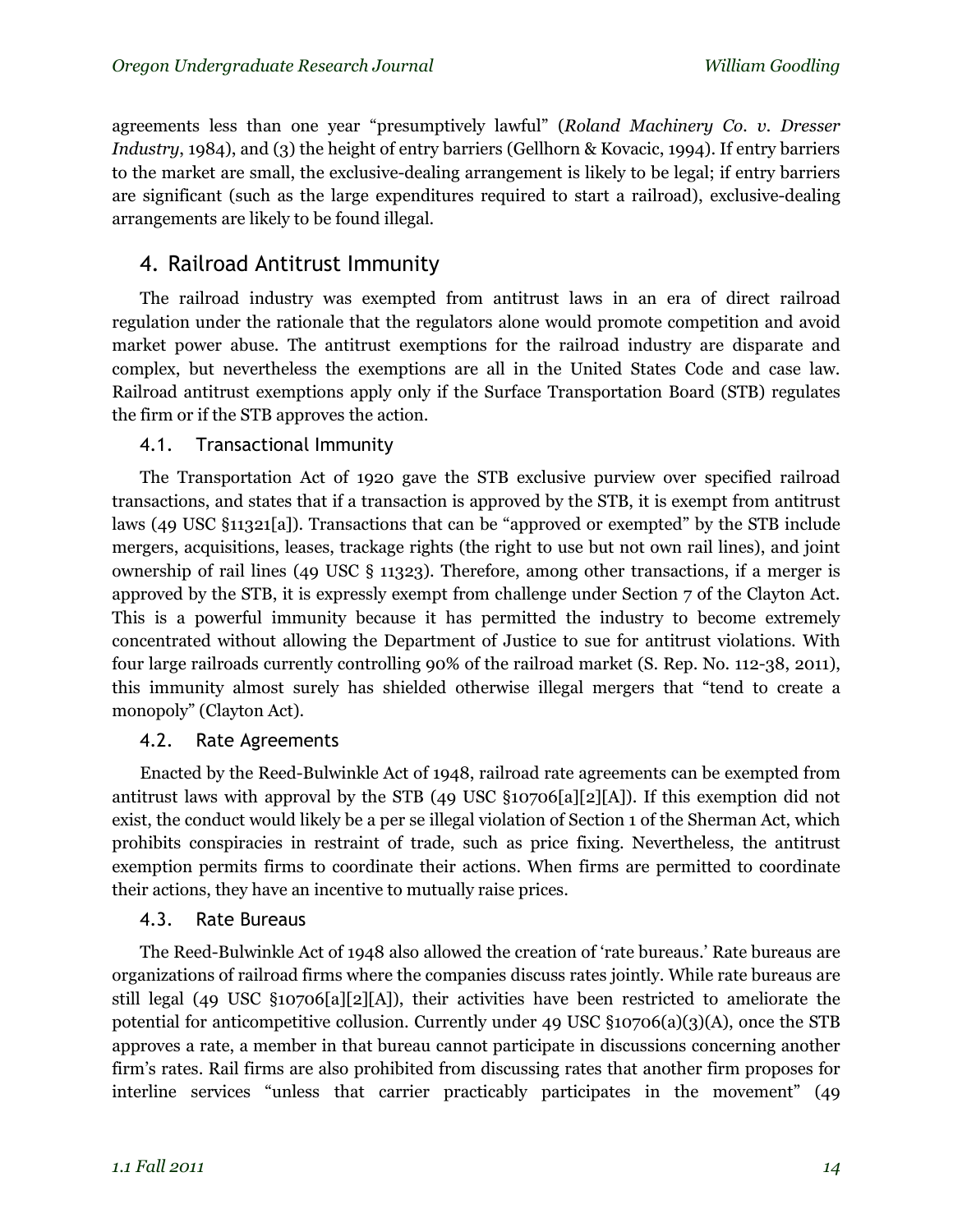USC §[a][3][A][ii]). Rate bureaus must report transcripts and audio recordings of all discussions to the STB. While these restrictions help reduce the potential for anticompetitive conduct in rate bureaus, it is nevertheless questionable why rate bureaus – would-be competitors jointly discussing rates – are exempt from antitrust laws.

## 4.4. Interlocking Directorates

Under the Transportation Act of 1920, if the STB approves interlocking directorates for railroad firms – a practice otherwise prohibited by Section 8 of the Clayton Act – it is legal and exempt from antitrust challenge (American Bar Association [ABA], 2007). Interlocking directorates are individuals who serve on the board of directors of multiple corporations, which can lead to serious issues of conspiracies in restraint of trade among firms that are ostensibly competitors.

## 4.5. Line Sales

The STB is authorized to review all sales, creations, and abandonments of railroad lines, and its approval immunizes the transaction from the antitrust laws (49 USC §10901). From the perspective of promoting competition, this immunity is problematic because it can allow a dominant firm to exploit smaller railroad companies to enhance its dominant position. For example, this exemption is the source of exclusionary conduct known as 'paper barriers.' In many line sales, major railroads divest track to regional operators that, after the sale, are connected with the seller's main lines. In the line sale contract, the seller mandates that the buyer only interchange its traffic from the divested line to the seller, precluding the ability to interchange traffic with other railroads (ABA, 2007). If there were no antitrust immunities, this would be a patent violation of Section 3 of the Clayton Act, which prohibits just such exclusionary conduct that artificially reduces competition.

## 4.6. Pooling Arrangements and Division of Traffic

The STB can approve combinations to pool or divide traffic, services, or revenues between carriers, which indirectly approves a rate agreement (49 USC §11322). If these divisions and pooling of revenues are approved, they are exempt from the antitrust laws (49 USC §11321[a]). If it were not for antitrust immunity, pooling arrangements would be prosecuted as conspiracies in restraint of trade under Section 1 of the Sherman Act. For all other industries, agreements between competitors to pool or divide business are per se illegal because they are adverse to competition (*U.S. v. Topco Associates, Inc.*, 1972).

# 4.7. No Injunctive Relief for Private Parties

For other industries, under the Clayton Act (15 USC §26), private parties threatened with loss or damage by a violation of the antitrust laws can sue for injunctive relief in a civil action to enjoin an illegal activity. However, Section 16 of the Clayton Act prohibits private parties from suing railroad firms for injunctive relief under any antitrust law.

# 4.8. The *Keogh* Doctrine: No Treble Damages for Private Parties

Under the *Keogh* doctrine (*Keogh v. Chicago & NW Railway Co.*, 1922), treble damages are unavailable for private shippers who challenge the reasonableness of rates submitted to the STB.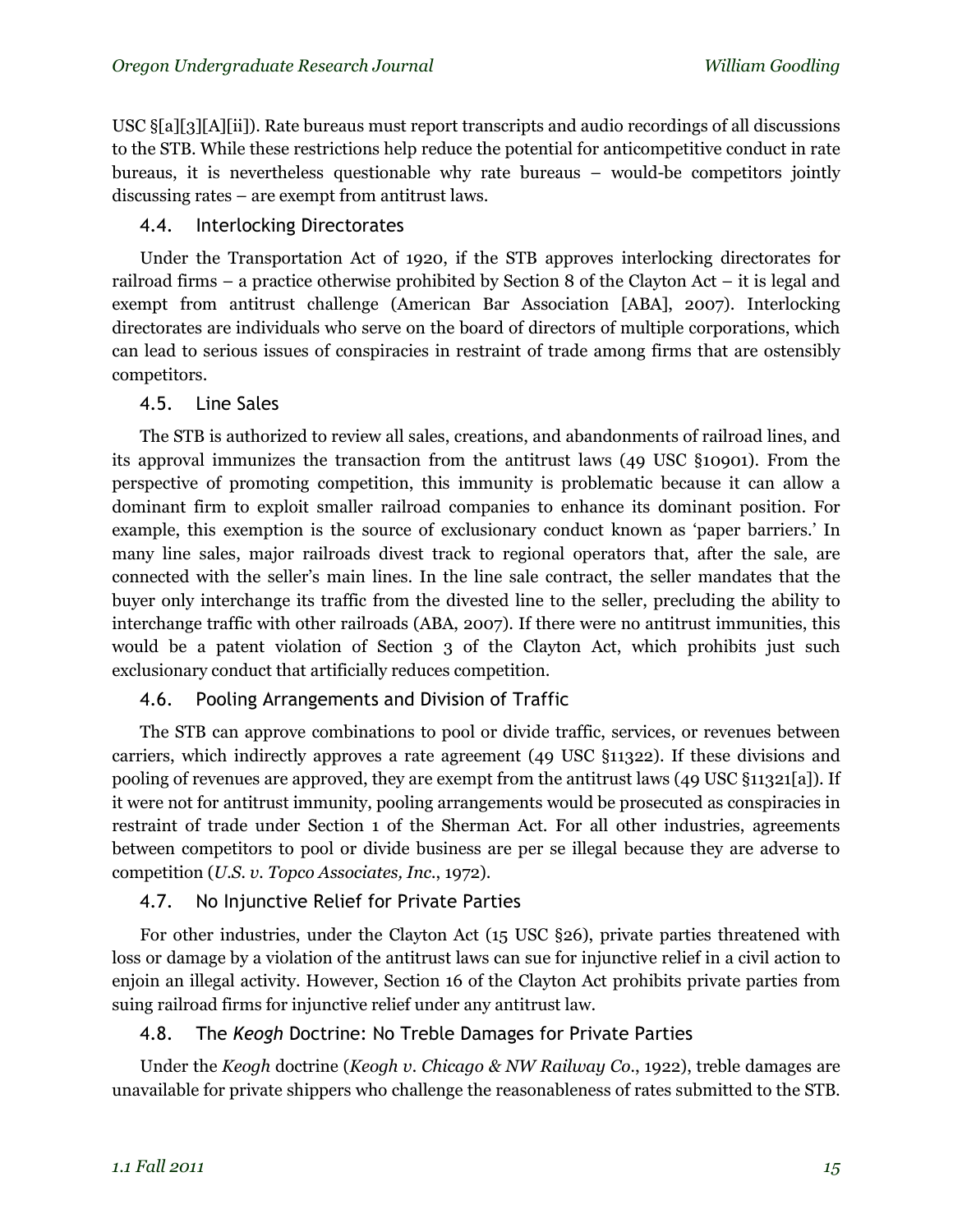Along with the railroad's immunity from private party injunctions described above in Section 4.7, the *Keogh* doctrine narrows the scope of remedies that private parties can obtain against railroads under the antitrust laws to only singular monetary damages.

#### 4.9. Secretary of Transportation Conferences

Conferences among railroads, shippers, labor organizations, consumer representatives and government agencies may be convened by the Secretary of Transportation, and agreements entered into with the Secretary's approval through these conferences are exempted from antitrust laws (49 USC §333). This immunity grants opaque – and therefore dangerous – power to the Secretary of Transportation.

### 4.10. Federal Trade Commission Act Enforcement

The Federal Trade Commission Act (FTC Act) prohibits "unfair methods of competition … and deceptive acts" in commerce, and establishes that the Federal Trade Commission (FTC) is the exclusive enforcer of the law. However, Section 5 of the FTC Act (15 USC §45) states that the FTC cannot enforce the law against railroads; rather, the STB has sole authority to enforce compliance with the FTC Act against railroads (15 USC §21[a]). This sweeping antitrust exemption entirely removes one of the foundational antitrust laws from enforcement by any party besides the STB.

To summarize, railroad antitrust exemptions apply if a firm is under STB jurisdiction or if the STB approves the action. Therefore, the STB essentially has exclusive control of anticompetitive issues in the railroad industry, which is why the STB has been described as a "surrogate" to antitrust laws (ABA, 2007). However, the deregulated STB is "largely inaccessible," "time consuming, and complex" (GAO, 2006), and its proceedings are financially prohibitive for the vast majority of shippers (Johnstone [2009] and Pittman [2010a]). Given this, it is problematic that there is no recourse for those who believe that the STB's decisions will be adverse to competition except general rules of administrative procedures (Brennan, 2009).

# 5. Analysis of the Counterfactual: No Antitrust Immunities

I have described the historical and current regime governing the railroad industry. Because presumably some form of government intervention is necessary to police the naturally monopolistic railroad industry, the efficacy of this particular regime of government intervention in railroad markets is an important investigation. There is a wide literature on the positive effects of the Staggers Rail Act deregulation (summarized in GAO, 2006), so it is not efficacious to have a federal agency heavy-handedly manage industry and establish rail rates (as the ICC did prior to the Staggers Rail Act). However, what is less clear is the desirability of antitrust immunities. What would happen in the railroad industry if there were full antitrust liability, as in virtually all other industries? This is an important consideration because members of the U.S. Congress recently proposed the abolishment of all railroad antitrust immunities in the Railroad Antitrust Enforcement Act of 2011 (S. 49, 2011).

The literature addressing what would happen if antitrust immunities were repealed is limited (Pittman [2010b], Brennan [2009], Massa [2001], and Saggers [2009]). The Staggers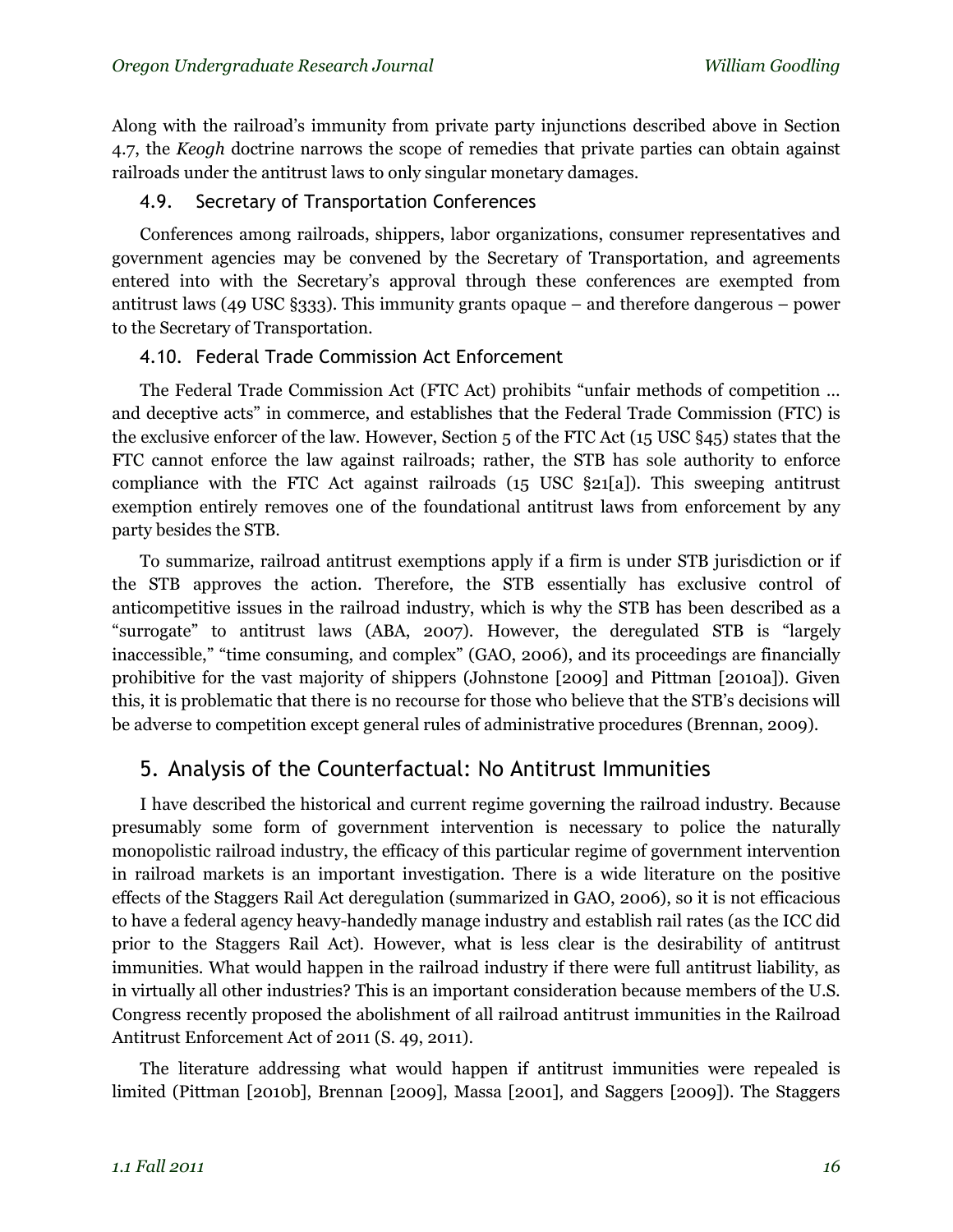Rail Act deregulation, in combination with continued antitrust immunities, has engendered several deleterious anticompetitive issues for a minority of 'captive shippers.' Even though deregulation under the Staggers Rail Act increased welfare in significant ways, it does not necessarily imply that application of the antitrust laws could not further increase welfare by ameliorating specific anticompetitive conduct that is harming certain shippers. Two important anticompetitive issues are refusal-to-deal in 'bottleneck' markets, and exclusive-dealing contracts known as 'paper barriers.' A third crucial consideration is the overall concentration of the railroad industry. In what follows, I consider what would occur in the counterfactual situation of abolishing antitrust immunities.

### 5.1. Refusal-to-Deal in 'Bottleneck' Markets

Many rail customers, known as "captive shippers," are served by only a single railroad at either their origin or destination. However, over some portion of the captive shipper's route, another railroad could compete for the shipment service. This market is illustrated in Figure 1:



Figure 1. Such rail markets are called "bottleneck markets" because the portion from B to C narrows to just one rail provider, like the neck of a bottle narrows. Source: Wilson and Burton (2006).

Consider a shipper at *C* who needs to ship a product to *A*. From *C* to *B* the shipper is captive to a pure monopolist, but from *B* to *A* there could be two firms competing to lower rates. Currently, the monopolist who controls *C* to *B* forecloses the possibility of competition on the segment from *B* to *A*. The monopolist achieves this by either refusing to grant trackage rights over *C* to *B* to other railroads, or refusing to offer a route that would stop at the point where the carrier could be switched to allow for competition (i.e., only offering *C* to *A* and refusing to offer *C* to *B*). The STB approved these tactics to hold a shipper captive over an entire route, so the conduct gained antitrust immunity (*Central Power and Light Co. v. Southern Pacific Transportation Co.*, 1997).

There is a consensus in the literature that captive shippers pay higher rates than non-captive shippers, which suggests captive shippers' rates are affected by market power abuse (GAO [2006], S. Rep. 111-9 [2009], Ellig [2002], Saggers [2009], Brennan [2009], Pittman [2010b], and S. Rep 112-38 [2011]). Grimm and Winston (2000) estimate that captive shippers pay rates which are 20.9% higher than non-captive shippers. If there were no antitrust immunities, these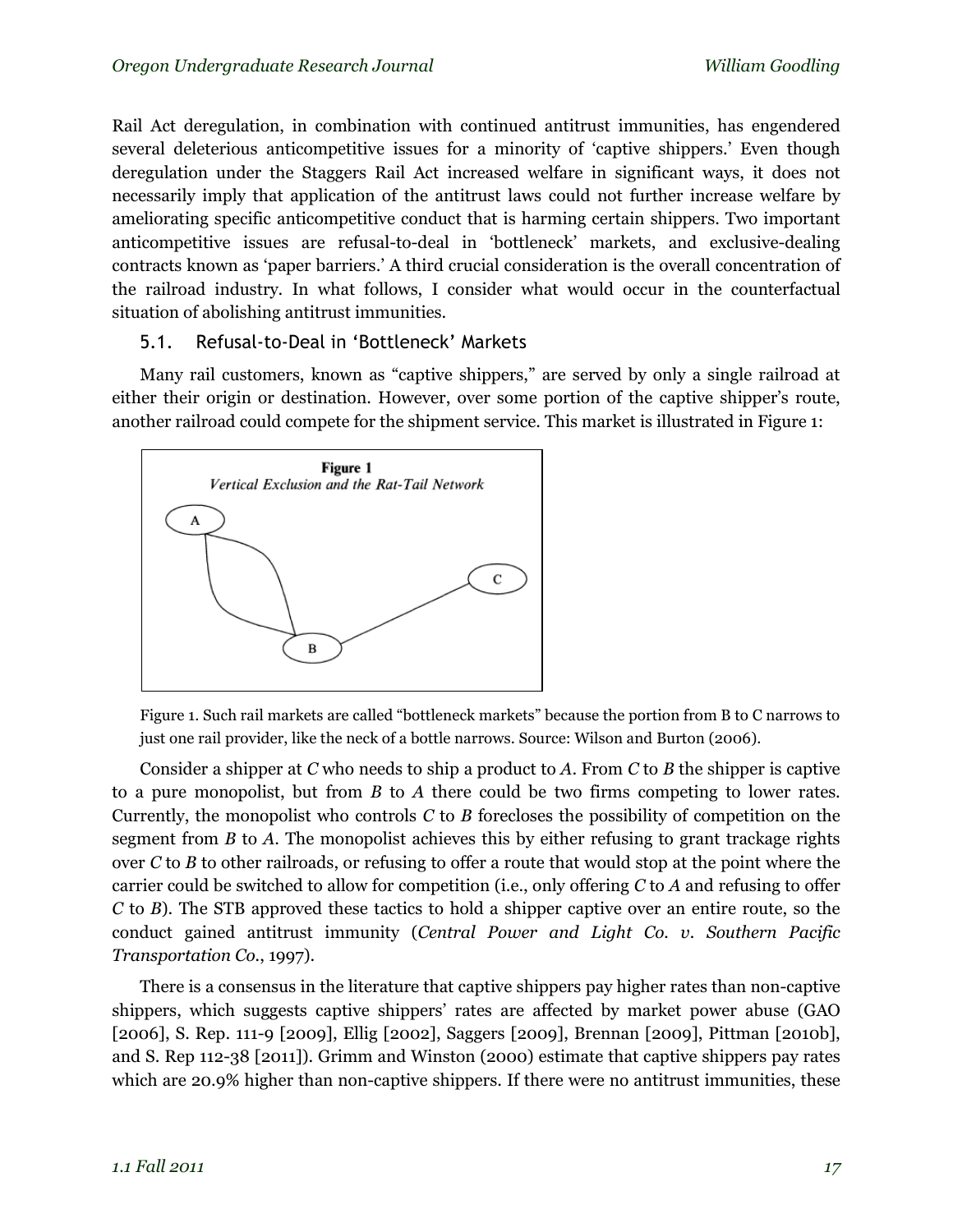practices would be evaluated as refusal-to-deal monopolization violations of Section 2 of the Sherman Act, or as tying arrangements violations of Section 3 of the Clayton Act.

Refusal-to-deal violations of Section 2 of the Sherman Act occur when a business refuses to sell to another business or consumer for the purpose of driving the other business into bankruptcy or to raise prices for the consumer. However, the Court ruled in *Verizon v. Trinko*  (2004) that refusal-to-deal would be illegal only if the firm was stopping a practice it had formerly been undertaking, and the firm would lose profits by stopping the practice (except for longer-run monopolist benefits). In addition, in *Monsanto Co. v. Spray-Rite* (1984), the Court ruled that a seller "has a right to deal, or refuse to deal, with whomever it likes, as long as it does so independently." Under this case law, refusal-to-deal violations are rare and difficult to prove (Pittman, 2010b).

In *Verizon v. Trinko* (2004) and *Monsanto Co. v. Spray-Rite* (1984) the essential facility doctrine, which proves refusal-to-deal monopolization, was not relevant; in bottleneck railroad markets, however, the essential facility doctrine is highly relevant. The essential facility doctrine holds that for refusal-to-deal monopolization to be present, the plaintiff must prove (1) the monopolist controls an essential facility, (2) competitors are reasonably unable to duplicate the essential facility, (3) the monopolist denies use of the facility to a competitor, and (4) the monopolist could feasibly provide the facility (Gellhorn & Kovacic, 1994). Based on these criteria, if antitrust immunities were abolished, the refusal-to-deal conduct of the initial rail monopolist would be illegal monopolization. That is, the railroad firm that is a monopolist over *C* to *B* controls an essential facility (the monopoly route); there are prohibitive costs for a competitor to construct a competing line over that segment; the monopolist denies the potential competitor trackage rights; and the monopolist could feasibly offer those trackage rights. In sum, if antitrust immunities were abolished and the plaintiff could successfully argue that the essential facility doctrine is the relevant authority, the conduct in bottleneck markets would be illegal under Sherman Act Section 2 as refusal-to-deal monopolization.

An alternative way to prosecute conduct arising in bottleneck markets is through a Clayton Act Section 3 lawsuit that alleges a tying agreement. Tying agreements occur when a seller gives a buyer access to the seller's service only if the buyer takes other services as well. For the shipper in Figure 1, a railroad only offering shipping from *C* to *A* could be framed as a tying arrangement. If a shipper uses *C* to *B*, then they are forced by necessity to also use *B* to *A*. This is a plausible argument, and tying agreements supported by market power have been enforced strictly (Caves, 1994). As outlined in *Grappone, Inc. v. Subaru of New England, Inc.* (1988), for a tying agreement to be found illegal, the plaintiff must prove: (1) there are distinct services, (2) the seller has required the buyer to purchase the tied product in order to obtain the tying product, (3) the seller has market power in the market for the tying product, and (4) the tying arrangement affects a substantial amount of commerce in the market for the tied service. The monopolist railroad company has market power, and a substantial amount of commerce is involved in any given railroad market, so conditions (3) and (4) are satisfied. What is debatable is whether the railroad is offering two services (*C* to *B* and then *B* to *A*) or only one service (*C* to *A*). If the railroads were to be found in violation of the Clayton Act Section 3 for a tying agreement, the plaintiffs would need to successfully portray the two segments as distinct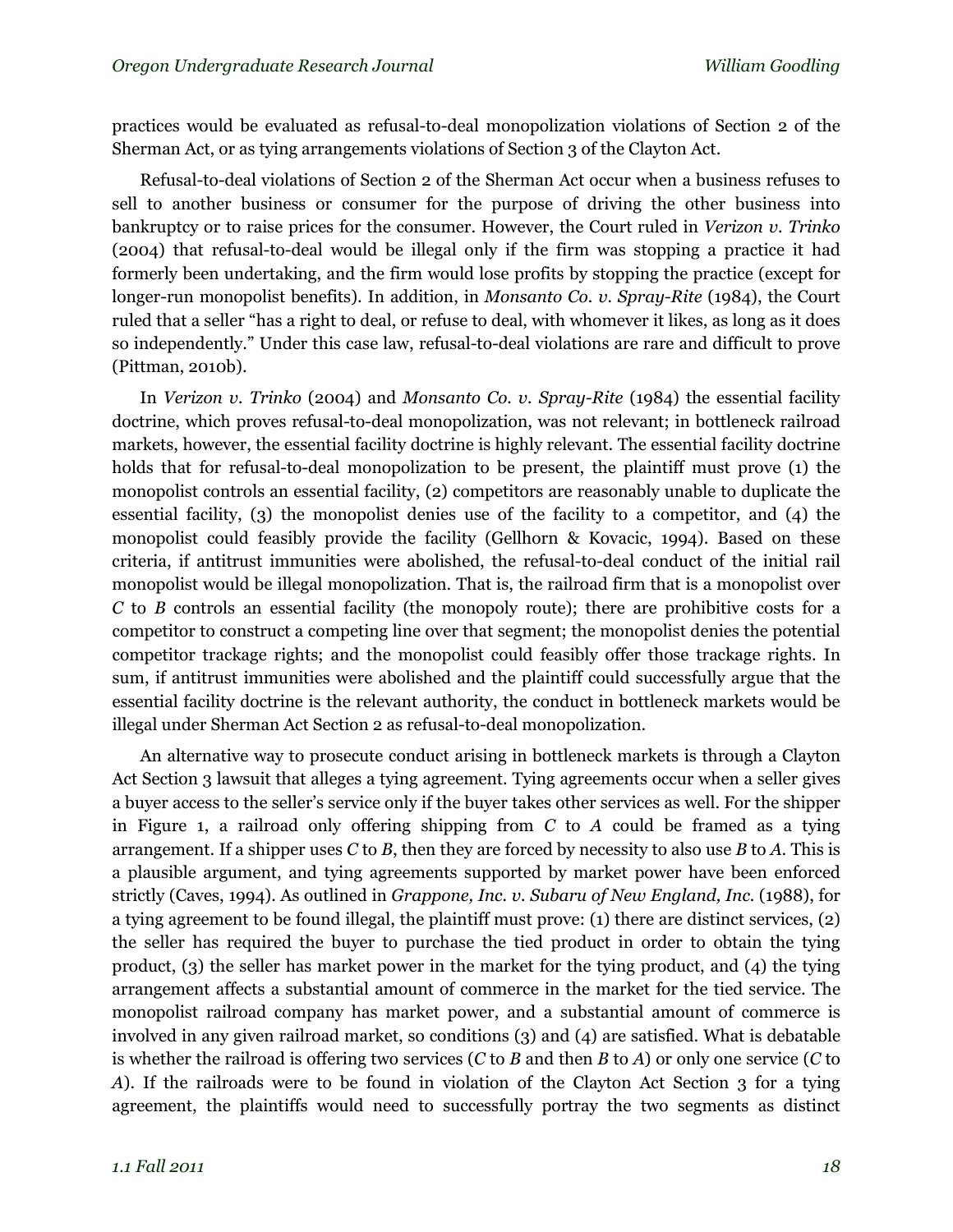services that were tied together solely for the purpose of excluding the competitor. Given the empirical evidence of higher rates for captive shippers, it is a convincing argument that two independent lines are joined for the purpose of exploiting market power to increase rates.

In sum, railroads holding shippers captive over portions of track where competition could prevail is anticompetitive. This conduct could be prosecuted as a refusal-to-deal offense under the essential facility doctrine (Sherman Act Section 2) or a tying arrangement violation (Clayton Act Section 3). If antitrust immunity were removed, litigation would expose the details of these issues to determine legality of conduct. Moreover, as Pittman (2010b) suggests, the mere threat of this litigation could force railroads to negotiate lower rates rather than risk going to court for potentially exploiting captive shippers.

#### 5.2. Exclusive-Dealing Contracts

One goal of the Staggers Rail Act was to decrease regulations that prevented the "rationalizing" of rail lines, which means selling or abandoning unprofitable lines. Due to these deregulations, large and dominant railroads have leased or spun-off portions of track to form smaller regional short line railroads. These transactions often come with contractual conditions – called 'paper barriers' – that require the new buyer of the line to only engage in transit with the previous owner. Line sales are under the STB's jurisdiction, so it has the power to reject these transactions if it believes they are contrary to the public interest. However, the STB has regularly approved these contracts, which then immunizes them from antitrust laws. These contracts are anticompetitive because they decrease shipper's options and expose them to a firm with increased market power. The contractual barriers are additionally inefficient because they result in idle short line capacity even though market demand would otherwise provide productive opportunities.

If antitrust immunity were removed, these paper barriers could be prosecuted under Section 3 of the Clayton Act as tying arrangement or exclusive-dealing violations. As outlined in the bottleneck market context, for a tying agreement to be found illegal, the plaintiff must prove: (1) there are distinct services, (2) the seller has required the buyer to purchase the tied service in order to obtain the tying service, (3) the seller has market power in the market for the tying service, and (4) the tying arrangement affects a substantial amount of commerce in the market for the tied service (*Grappone, Inc. v. Subaru of New England*, 1988). Based on these criteria, paper barriers would be illegal tying arrangements because the seller is tying the sale of its line to its transit service.

A second way paper barriers would be illegal is as exclusive-dealing contracts in violation of Section 3 of the Clayton Act. Exclusive-dealing arrangements occur when a seller gives the buyer access to its goods only if the buyer agrees to not buy goods from any of the seller's rivals. The courts have enforced violations of exclusive-dealing arrangements if dominant sellers use it to place newcomer sellers at a disadvantage (Caves, 1994), and in general the courts have treated them harshly (Viscusi et al., 1998). To evaluate the reasonableness of exclusive-dealing contracts, courts usually consider three factors: (1) the extent of market foreclosure, (2) the duration of the exclusive dealing, and (3) the height of entry barriers (Gellhorn & Kovacic, 1994). Under these criteria, with antitrust immunities abolished, paper barriers would be illegal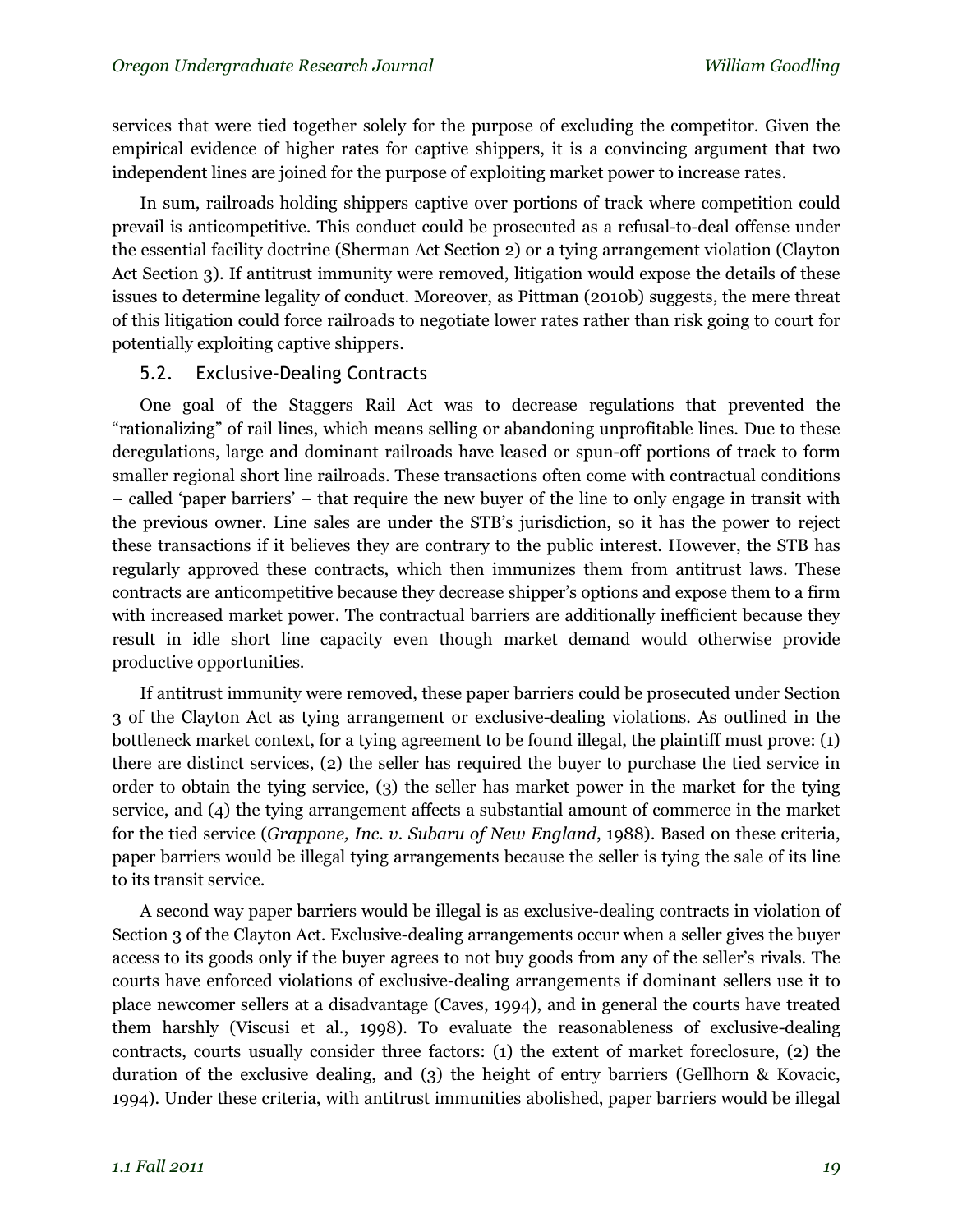exclusive-dealing violations because they force the buyer of the short line to not do business with the seller's rivals; they indefinitely foreclose the market; and they establish significant barriers of entry for competition.

Whether as a tying agreement or an exclusive-dealing agreement under Section 3 of the Clayton Act, if antitrust immunities were abandoned the railroad industries' paper barriers would face antitrust liability. Judicial scrutiny and any appropriate remedies, such as injunctions enjoining the practice, would be welcomed. Shippers who are currently forced to use a monopolist provider to gain access to short lines under paper barriers would enjoy the benefits of increased competition—principally, lower rates.

#### 5.3. Mergers and Industry Concentration

Under the STB's approval of mergers, the U.S. railroad industry has been extensively consolidated: four major railroad companies currently control nearly 90% of the market's revenues (S. Rep. No. 112-38, 2011). This is an astonishing lack of competition, and suggests that railroad companies are not robustly competing to bid down rates. Indeed, in the last decade the four largest railroad firms have annually raised their rates 5% above inflation and have increased their profit margin to 13%, making railroads the fifth most profitable industry in the U.S. (S. Rep. No. 112-38, 2011). This directly harms shippers but also consumers by raising the price of the goods that are shipped, such as foodstuffs and coal for electricity.

The mergers that created the concentration of the railroad industry are exempt from antitrust laws because they were approved by the STB. However, if antitrust immunities were abolished, there would likely be colossal confrontations in court brought by the Department of Justice (Pittman, 2010b) to determine whether the mergers amounted to monopolization under Section 2 of the Sherman Act, or violated Section 7 of the Clayton Act, which prohibit mergers where "the effect may be substantially to lessen competition, or to tend to create a monopoly." A plain reading of this law implies that the mergers would be found illegal, and the firms could be ordered to break into smaller firms that compete with each other. This would help avoid the market power abuse that leads to increased prices for all consumers.

#### 5.4. Other Legal Effects of Antitrust Immunity Repeal

If antitrust immunities were revoked from the railroad industry, their rate agreements and rate bureaus exemptions would be illegal under antitrust law. For example, this would permit a shipper who alleged a rate was excessive due to a collusive rate agreement to sue the railroad under Section 1 of the Sherman Act. Additionally, the current railroad arrangement to pool and divide traffic would be illegal under antitrust law, namely as an illegal market allocation under Section 1 of the Sherman Act. With antitrust immunity abandoned, the FTC would be allowed to prosecute railroad companies under the FTC Act, which prohibits "… unfair or deceptive acts or practices in or affecting commerce…" (15 USC § 45). Given the breadth of the phrase "unfair or deceptive acts," this could entail nearly any conduct that the FTC deems anticompetitive, such as bottleneck market tactics designed to make shippers captive to one company. Lastly, if antitrust immunities were abandoned, the remedies available to private parties would be expanded to include injunctive relief and treble damages, which would encourage more antitrust lawsuits and thus less market power abuse.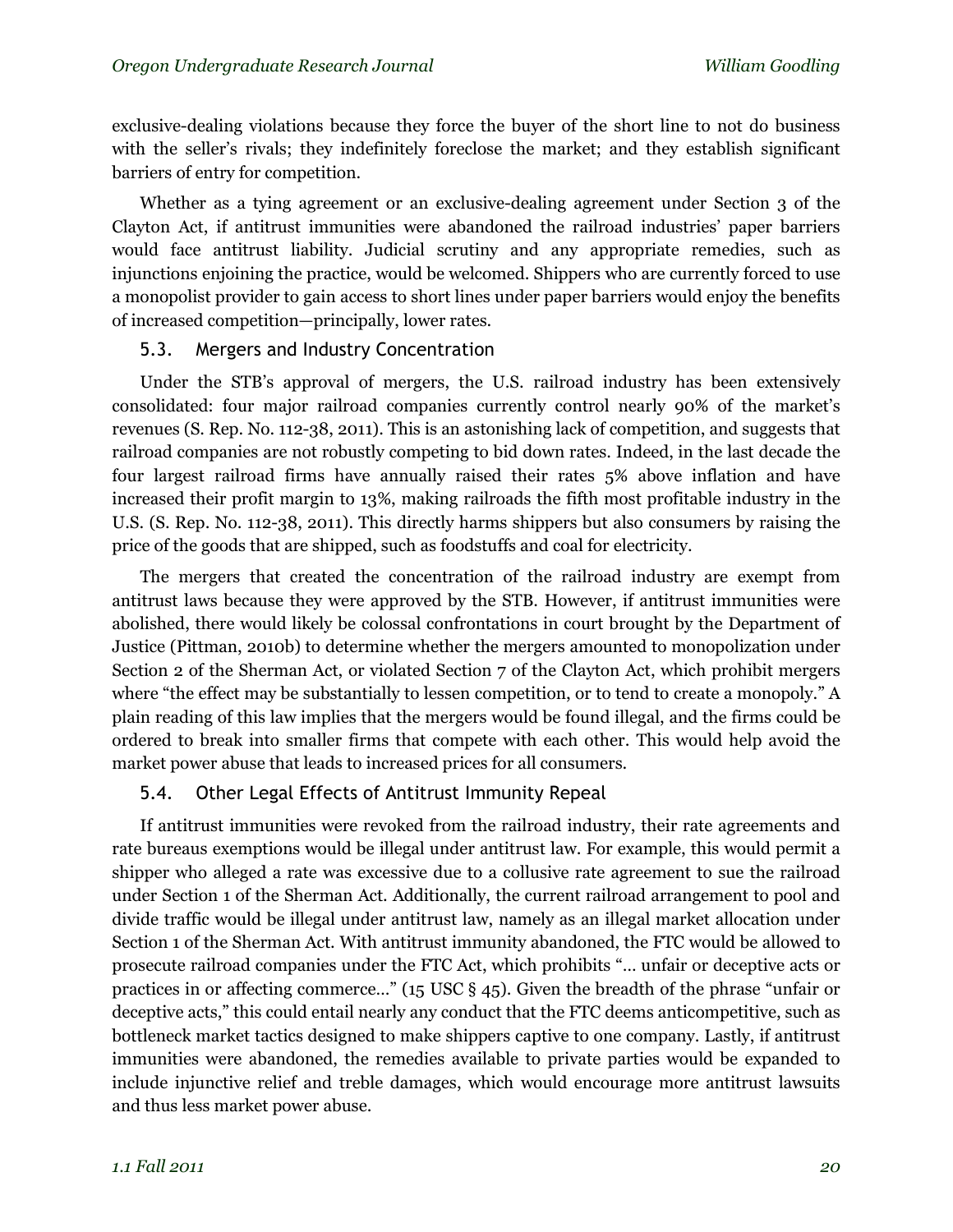# 6. Conclusion

The regime governing the railroad industry since 1980 – a deregulated federal agency coupled with broad antitrust immunities – in some ways has presided over a period with significant improvements in railroad industry conditions, such as productivity gains and restored financial health. However, extensive industry consolidation is likely responsible for rising prices, and some specific complaints remain for shippers who have excessively limited transportation options. If antitrust immunities were repealed, shippers with grievances (especially captive shippers in bottleneck markets and shippers subject to paper-barriers from line spin-offs) would be able to sue railroad companies for violations of antitrust laws. If the facts substantiated the allegations in the courts, then the result would be a more competitive and efficient railroad market because courts would enjoin railroad conduct that reduces competition.

Antitrust immunities were initially implemented because at the time there was a federal agency that resolved anticompetitive concerns with aggressive regulation. However, now that the industry has been largely deregulated, there is not a sufficiently accessible or responsive mechanism for responding to anticompetitive conduct. By removing antitrust immunities, as members of the U.S. Congress have currently proposed in the Railroad Antitrust Enforcement Act of 2011 (S. 49, 2011), the industry would couple deregulation with a more logically consistent application of the antitrust laws. Under this new regime, as in virtually all other markets, market forces would determine prices, entry, and exit. Furthermore, in the spirit of Justice Thurgood Marshall's principle that antitrust laws are "the Magna Carta of free enterprise" that are fundamental "to the preservation of economic freedom and our free enterprise system" (*United States v. Topco Associates, Inc.*, 1972), if any firm used market power to abuse the competitive marketplace, antitrust lawsuits would be an available remedy to make the marketplace efficient and fair.

# Acknowledgements

I am indebted to Professor Wesley W. Wilson for his enthusiastic assistance and guidance, without which this research would not have been possible. I also gratefully acknowledge support from the University of Oregon College Scholars in the form of a Rippey Fellowship.

# References

- American Bar Association [ABA]. (2007). Federal Statutory Exemptions from Antitrust Law. Chicago, IL: American Bar Association Publishing.
- Bernanke, B. & Frank, R.H. (2007). Principles of Microeconomics (3rd Ed.). New York, NY: McGraw Hill.
- Brennan, T. (2009). Proceedings from Australian Railway Business Economics Conference: The Changing Antitrust/Regulation Interface in the US: Railroads and Beyond. Retrieved from http://papers.ssrn.com/sol3/papers.cfm?abstract\_id=1456389
- Central Power and Light Co. v. Southern Pacific Transportation Co., STB Docket No. 41242, (1997).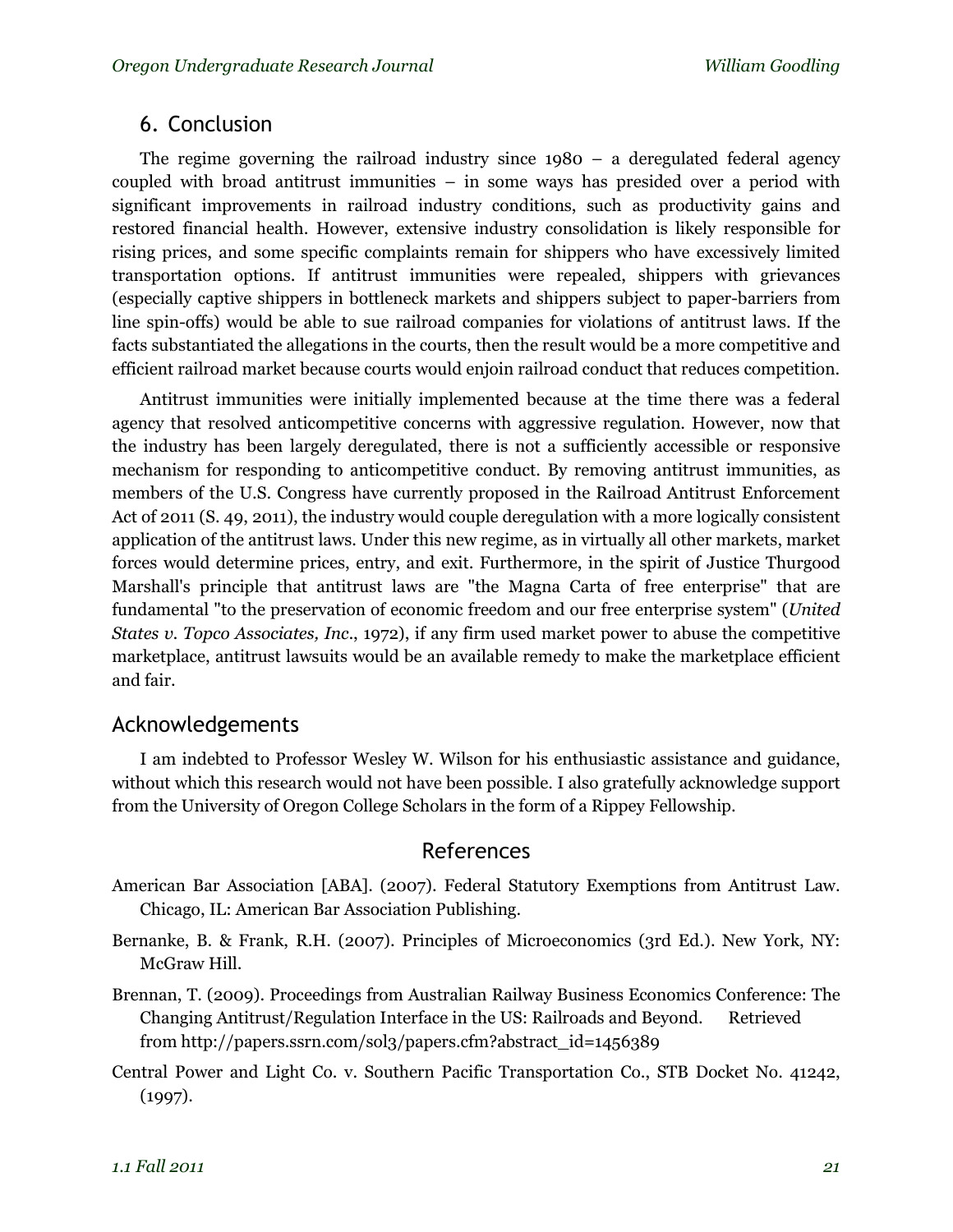- Ellig, J. (2002). Railroad deregulation and consumer welfare. Journal of Regulatory Economics, 21(2), 143-167.
- Gellhorn, E., & Kovacic, W. (1994). Antitrust Law and Economics in a Nutshell. St. Paul, MN: West Group Publishing Company.
- Grappone, Inc. v. Subaru of New England, Inc., 858 F.2d 792 (1st Cir. 1988).
- Grimm, C. & Winston, C. (2000). Competition in the deregulated railroad industries: Sources, effects, and policy issues. In S. Peltzman & C. Winston (Eds.), Deregulation of Network Industries: What's Next? (pp. 41-72). Washington, D.C.: Brookings Institute.
- Johnstone, A. (2009). Captive regulators, captive shippers: The legacy of McCarty Farms. Montana Law Review, 70, 232-239.
- Keogh v. Chicago & Northwestern Railroad Co., 260 U.S. 156 (1922).
- Massa, S. (2001). A tale of two monopolies: Why removing paper barriers is a good idea. Transportation Journal, 47, 47-60.
- McLean Trucking Co. v. United States, 321 U.S. 67 (1944).
- Monsanto Co. v. Spray-Rite Svc. Corp., 465 U.S. 752 (1984).
- Northern Pacific Railroad Co. v. United States, 356 U.S. 1 (1958).
- Pittman, R. (2010a). Against the stand-alone-cost test in U.S. freight rail regulation. Journal of Regulatory Economics, 38, 313-326.
- Pittman, R. (2010b). The economics of railroad "captive shipper" legislation. Administrative Law Review, 62, 919-936.
- Railroad Antitrust Enforcement Act of 2011, S. 49, 112th Cong., 1st Sess. (2011).
- Roland Machinery Co. v. Dresser Industry, Inc., 749 F.2d 380 (7th Cir. 1984).
- S. Rep. No. 111-9, 111th Cong., 1st Sess. (2009).
- S. Rep. No. 112-38, 112th Cong. 1st Sess. (2011).
- Saggers, C. (2009). Competition come full circle? Pending legislation to repeal the U.S. railroad exemptions. Competition Policy Institute, GCP: The Antitrust Chronicle, 1, 1-8.
- Square D Co. v. Niagara Frontier, 476 U.S. 409 (1986).
- Standard Oil Co. of New Jersey v. United States, 221 U.S. 1 (1911).
- State Oil Co. v. Kahn and Kahn & Associates, Inc., 522 U.S. 3 (1997)
- U.S. Government Accountability Office [GAO]. (2006). Industry health has improved, but concerns about competition and capacity should be addressed (GAO-07-94). Washington, DC: U.S. Government Printing Office.
- U.S. v. Aluminum Co. of America (U.S. v. Alcoa), 148 F.2d 416 (2nd Cir. 1945).
- U.S. v. American Tobacco Co., 211 U.S. 106 (1911).
- U.S. v. Socony-Vacuum Oil Co., Inc., 310 U.S. 150 (1940).